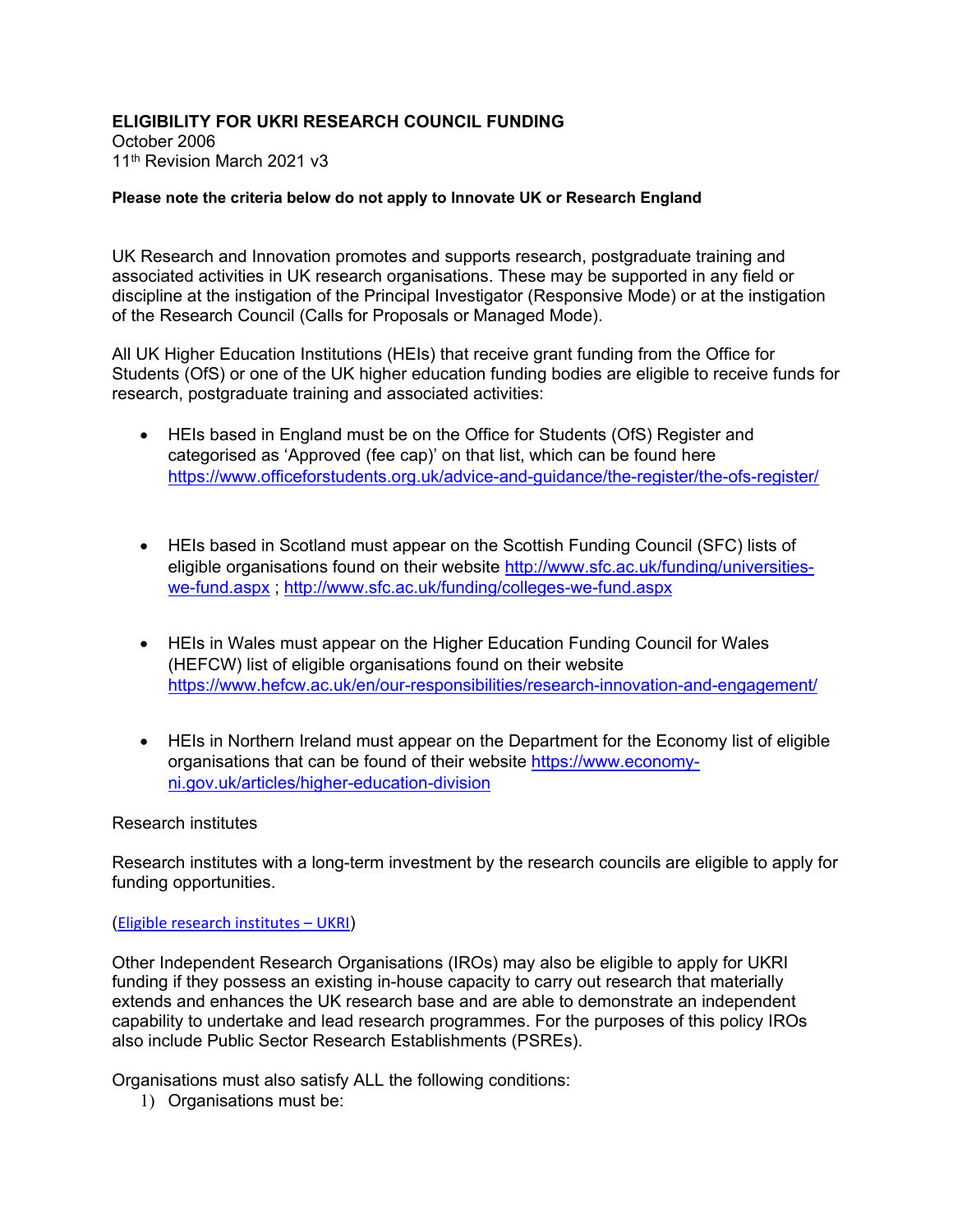- a. A charity registered with the Charities Commission; or
- b. NHS Trust (or equivalent); or
- c. On the [list of PSREs](https://www.ukri.org/apply-for-funding/before-you-apply/check-if-you-are-eligible-for-research-and-innovation-funding/eligible-public-sector-research-establishments/#contents-list) eligible to apply; or
- d. More than 50% funded or in receipt of substantial capital investment from the UK Government (or any component part thereof); or
- e. Private Company limited by guarantee.
- 2) They must be:
	- a. Able to demonstrate they have satisfactory controls in place to manage research funding
	- b. Primarily based in the UK. (Research Organisations in UK overseas territories and crown dependencies will be treated as non-UK Research Organisations.)
	- c. Non-profit making
- 3) The organisation must be able to demonstrate an independent capability to undertake and lead research programmes, as demonstrated by:
	- a. Sufficient high-quality current research capacity. This requires:

i) a minimum of ten researchers with PhDs (or equivalent experience).

ii) a track record of staff, while employed at the organisation, leading or coleading innovative research projects in the previous five years, including directing other postdoctoral researchers and/or research students. This should include evidence of the size and complexity of the projects and details of how they were managed and coordinated.

- a. Sufficient financial support for research at the organisational level to ensure the availability of essential infrastructure and the long-term sustainability of research activity, as evidenced by research income averaging at least £0.5M pa over the previous three years.
- b. Importance and relevance of the research capability to the Council(s) to which eligibility is sought.
- c. Evidence of the organisation having a strong track record of maximising the wider impact and value of its research to the benefit of the UK economy and society.
- 4) Any funding received by an Independent Research Organisation must NOT be utilised in relation to:
	- a. A company with which it is "Connected"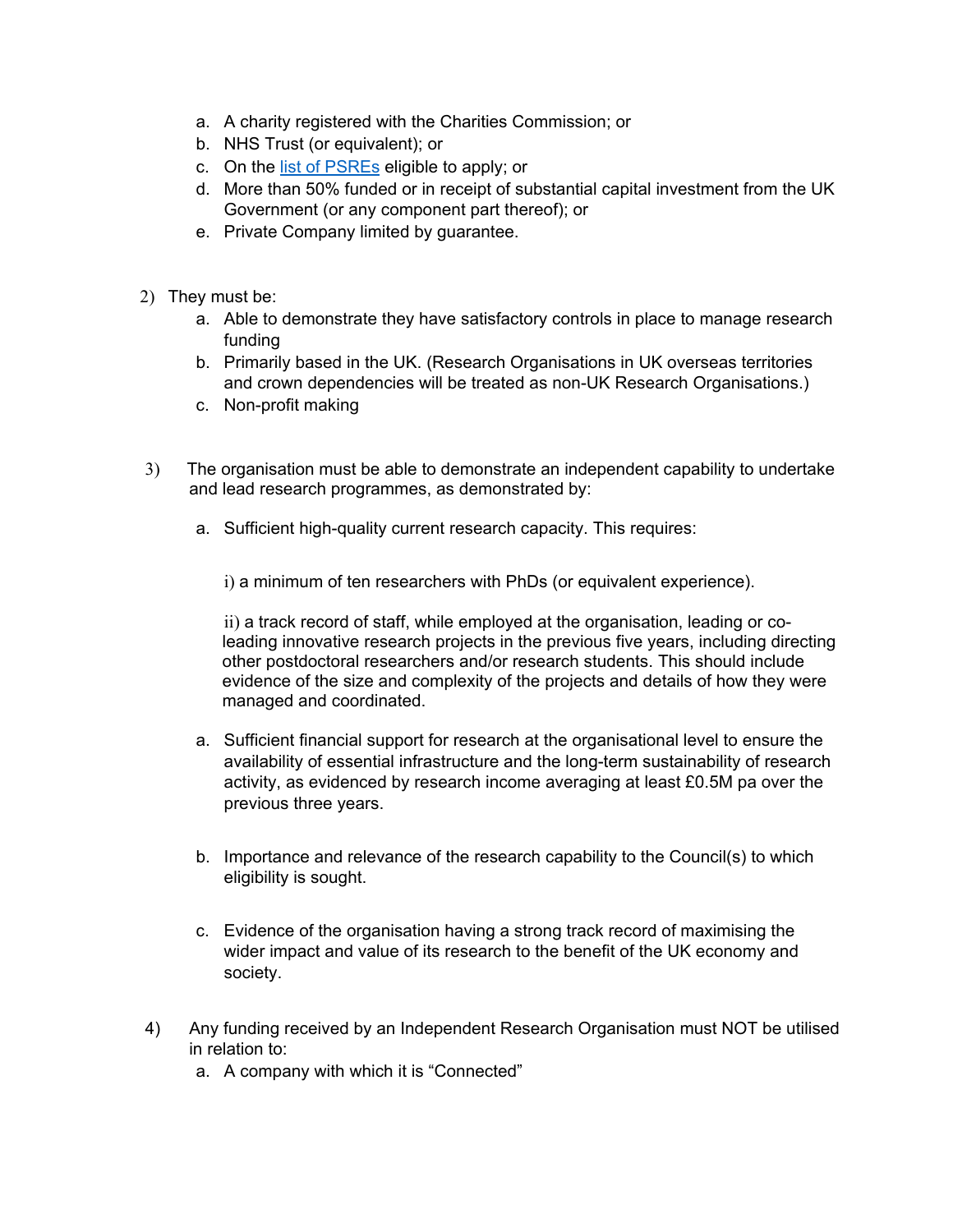- b. A company which it "Controls" Within the meaning given to those terms in sections 1122-1124 of the Corporation Tax Act 2010 or
- c. A company, partnership or enterprise to which it is entitled to the beneficial ownership of more than 50% of the issued share capital of a company, or share of the profits of a partnership or enterprise or the legal power to direct or cause the direction of the general management of the company, partnership or enterprise. Where the operation or purpose of that company, partnership or enterprise is, or is intended to realise a profit for the benefit of shareholders or other investors in the company, partnership or enterprise.

IROs are eligible to receive funding from a Research Council in both managed and response modes unless specifically stated otherwise in the call guidance.

Organisations currently recognised as IROs are listed on the UKRI website at <https://www.ukri.org/funding/how-to-apply/eligibility/>

Organisations that are eligible to apply for Research Council funding may work in partnership or collaboration with any other organisation, irrespective of its eligibility status, subject to the conditions of any grant awarded.

Where an Organisation is a potential co-funder (i.e. funds a specific Opportunity with and awarded by UKRI) they should not apply for an award for that same Opportunity.

## **How to apply**

The Research Councils will jointly consider eligibility of IROs for research funding. Once eligibility has been approved, the IRO will become eligible for all Research Council competitive research programmes. This review will also need to determine that the IRO is able to meet the accountability and audit requirements. Organisations applying for IRO eligibility are advised to consult the UKRI Terms and Conditions [\(https://www.ukri.org/apply-for-funding/before-you](https://www.ukri.org/apply-for-funding/before-you-apply/your-responsibilities-if-you-get-funding/meeting-ukri-terms-and-conditions-for-funding/)[apply/your-responsibilities-if-you-get-funding/meeting-ukri-terms-and-conditions-for-funding/\)](https://www.ukri.org/apply-for-funding/before-you-apply/your-responsibilities-if-you-get-funding/meeting-ukri-terms-and-conditions-for-funding/) as they will need to comply with them if they are awarded UKRI funding.

IROs should also note that UKRI only provide funding at 80% of Full Economic Costs. This may be less when UKRI is jointly funding the call with another funder. Organisations are entitled to include overhead costs (Estates and Indirect Costs) using their own rates (once verified by UKRI Funding Assurance) or the Dispensation Rate applicable at the time of application if their annual publicly funded research income averages less than £3m per annum over the last five years. (See https://www.ukri.org/about-us/policies-standards-and-data/funding-assuranceprogramme/).

An IRO seeking eligibility for funding from any Research Council should contact the Je-S helpdesk, which manages the application process. UKRI will assess the application and will make a recommendation to BEIS if the organisation meets all the required criteria, unless prior approval has already been provided. A change in the status of an IRO would require reconsideration of an IRO's eligibility. Otherwise, once eligibility has been granted, it will last for a